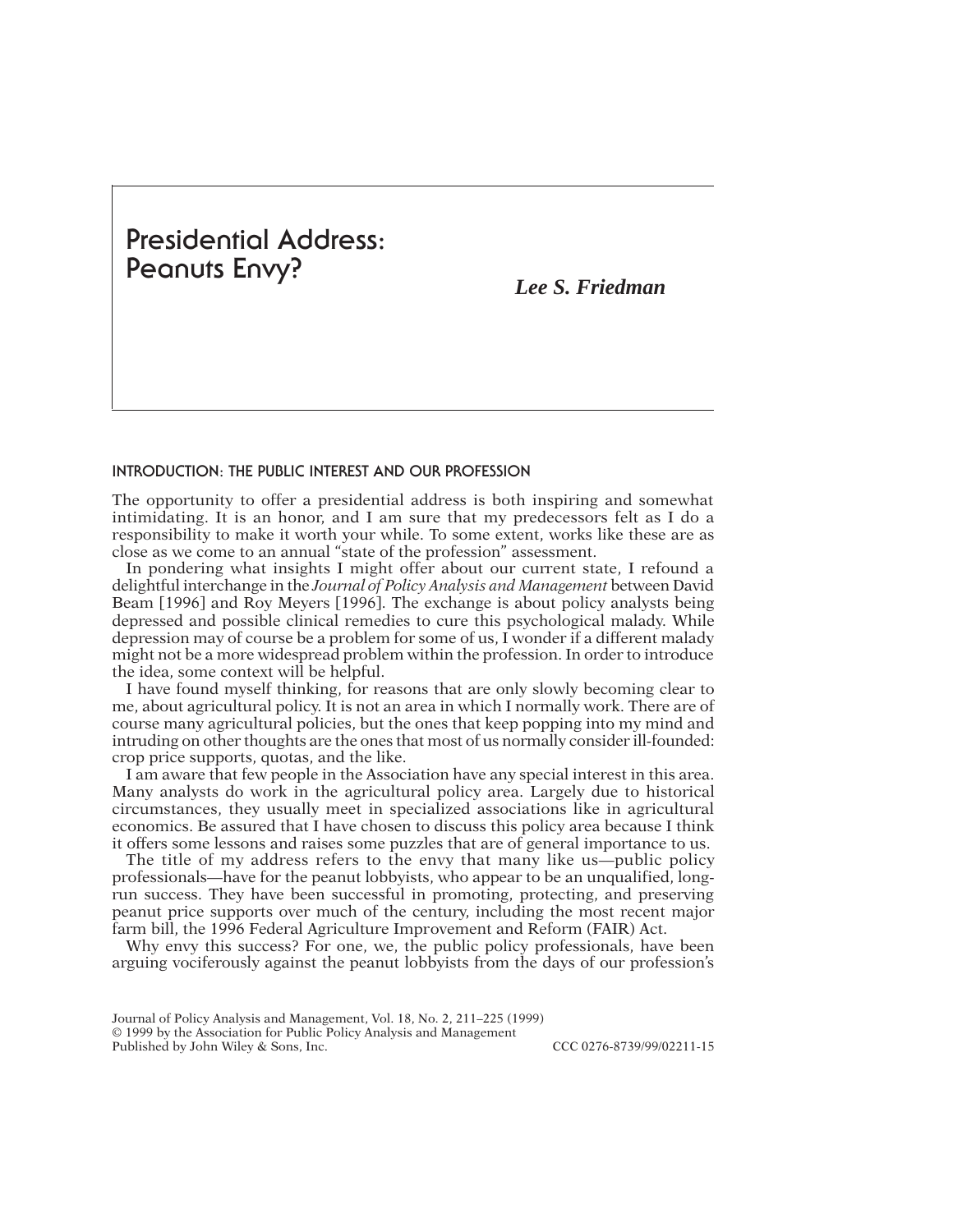founding (measured from any point that you wish). The lobbyists, in devising their strategies, have had a perfectly clear view of whose interest they are supposed to be promoting: those of the peanut farmers. We, on the other hand, have a rare unity amongst ourselves that price supports in no way serve our client, the public interest.

But things go awry when we try to discuss strategy with our client. Mostly, we find our calls go unreturned. Sometimes we get confusing second-hand messages relayed from fellow analysts at other bureaus. They claim that our mutual client, the public interest, suggested strategies somewhat different from those discussed internally at our own home base. We go into battle convinced of our cause but without any unified plan of action. So we envy the clarity of the relationship between the peanut lobbyists and their peanut farmer clients.

In the end, the peanut lobbyists stand victorious. Their power and effectiveness humble us. We remain convinced, however, of the worthiness of our cause. I call the frustration that we feel about this situation, for short, "peanuts envy." When these feelings persist and become part of our general attitude, they are the malady about which I earlier suggested concern.

I will return later to the alleged failure of the profession in my above illustration. Similar frustrations with the power of special interests of course occur in many other areas of policy as well. But for the moment, let us focus more carefully on the nature of the cast of characters in my illustration. For if there are to be any lasting lessons from this address, it is important that I clarify and that you accede to one crucial assumption: *Public policy professionals strive to promote the general welfare, or equivalently, the public interest*.

It is this concern that distinguishes us from the peanut lobbyists. It is neither the tools nor the techniques nor some interdisciplinary mixture of social science training nor the act of advice-giving. It is the difference in objectives. As a member of this profession, you believe your objective is to further that amorphous something we call the public interest. I make a point of this because in browsing through a number of introductory textbooks to the field of public policy, I found little reference to it.

We know that we may disagree on what this is in any specific instance. Even if *we* largely agree, we understand that our voice is one among many in a complicated policymaking process and that the larger process may reflect public-interest elements that we do not. Typically, we identify certain dimensions like efficiency, equality, liberty, or community in order that a policy's consequences on these dimensions be recognized. I am simply observing that we choose and use criteria like these because we believe they promote the public interest. One of the most important parts of our common training is to explain that ethic to our students: that our professional responsibility is to work in service of the public interest. This ethic is the glue that joins our technical tools and training, and explains the strength of our professional bond.

Of course there often are public policy professionals who work for special interests. I hope that they strive mightily to encourage policies in which the special interest and the public interest coincide. I am sure that numerous graduates of our programs do this.

Thus we can distinguish between the goals of an organization and those of the individuals working within it. Indeed, some students of public choice theory believe that it is only a matter of degree that separates the special-interest rent-seeking of the peanut farmers from the rent-seeking of government bureaus. In this view, lobbyists and analysts are used by each organization as instruments to effect its goals, and they thus become suspect. I think differently. I think it profoundly wrong not to recognize the public-interest purpose and culture that bond the members of our profession.

Perhaps a good analogy is to the medical profession, in which each physician is trained to put the welfare of the patient before any other interest. Both physicians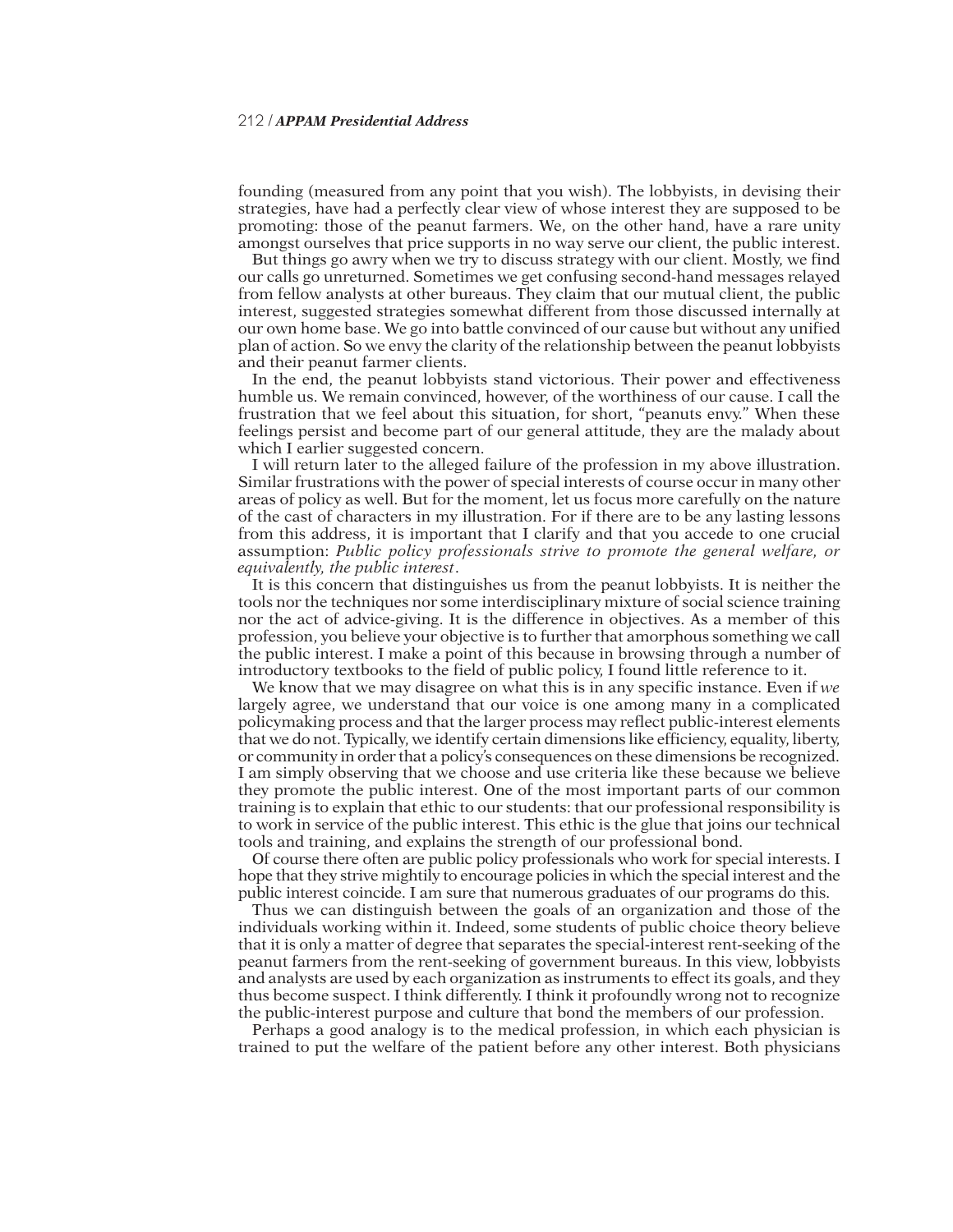and public policy professionals practice in many different organizational settings. Both groups have been experiencing change in the type of setting that is typical: physicians more likely to be in an environment of managed care, and public policy professionals more likely to be working in the private and nonprofit sectors. The different organizational settings vary in the strength of other incentives that can deflect us away from our professional duties, unless we resist them. An important quality dimension of the training at APPAM schools is how well we do at building this resistance in our students.

In short, while I am, in fact, quite modest about our (or anyone's) ability to fully identify and articulate the public interest, that does not stop me from focusing upon it and distinguishing between it and special interests. The importance to my address of your acceding to the public-interest objective will become readily apparent as I turn to its other themes, which involve our understanding and knowledge about the effectiveness of our profession. By effectiveness, I mean our ability to further the public interest. To reveal these themes, I return to agricultural policy.

## **AGRICULTURAL POLICY AND RECENT REFORMS**

The record on policy changes in agriculture is more mixed and subtle than I have allowed to this point. It will be instructive to review several aspects of it, at a level of detail that I hope is just enough to raise doubts about whether envy of the peanut lobbyists is warranted.

#### **The Case Against Agricultural Crop Subsidy Policies Is Compelling**

I have referred somewhat easily to the lack of any public-interest rationale for peanut price supports, and this is true for most agricultural crop subsidy programs. However, there are other agricultural policies—particularly those intended to enhance productivity through research and development, as through the Agricultural Extension Service—that are at least defensible and perhaps quite successful by public-interest criteria. So let me clarify a bit more explicitly what criticisms I have in mind.

Primarily as part of the New Deal legislation following the Great Depression, policies of economic support for many agricultural crops were introduced. Most continue today, although they have been modified frequently over the years. Wheat, cotton, rice, corn, soybeans, dairy products, tobacco, sugar, peanuts, and other crops each have different support programs, although many have common characteristics. Direct U.S. governmental support for farm crops averages between \$10 and \$11 billion per year as of the mid-1990s, and this figure does not include indirect supports like the peanut program's supply restrictions that cost consumers many billions more.

Analysts of all persuasions agree that these policies are highly inefficient. Support prices above market-clearing levels result in consumers getting too little of the product, while at the same time farmers waste resources creating excess supply that then sits in costly government storage or is misallocated to low-valued uses. Regulations to restrict the excess supply by mandatory acreage set-asides simply induce inefficient production methods to raise yield on the planted acreage. This involves the overuse of pesticides and fertilizers that are the sources of a very substantial groundwater contamination problem.

Since none of this can be defended on efficiency grounds, are there other defenses? Several other policy goals of this legislation have been put forth as possible rationales for incurring the inefficiency. I mention them briefly.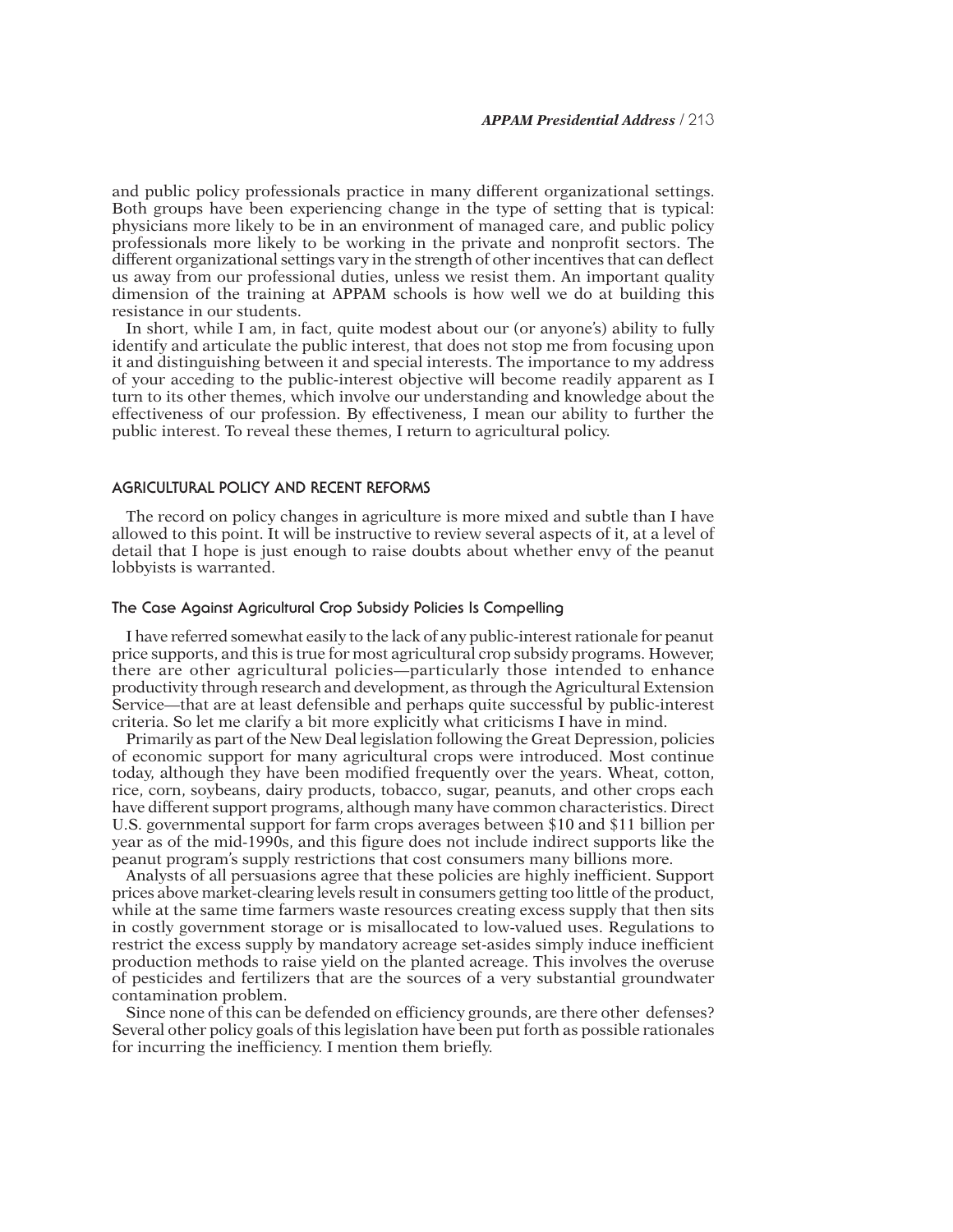One nonefficiency rationale is that the policies are an acceptable form of welfare (because they are not called welfare) to proud but poor farmers. However, the farmers receiving the subsidies have incomes higher than the U.S. average [B.L. Gardner 1992, B.D. Gardner 1995]. Very few of the subsidy recipients are actually poor, and the vast bulk of the subsidies go to farmers with incomes well above the U.S. average.

A second nonefficiency rationale, related to the first, is that the policies serve to stabilize farm income that would otherwise be grossly unstable. Even if the policies succeeded, it would be questionable whether such a high cost to the rest of us is justified by the benefit of stabilizing income for those whose average income is well above our own. Of the many empirical studies that have tested this stability rationale, however, the overwhelming consensus is that there is no such link [B.L. Gardner 1992]. Furthermore, the development of options and futures markets contributed greatly to reducing the uncertainty that farmers would otherwise bear.

A third nonefficiency rationale is that the subsidies are intended to preserve an American way of life, the small family farm. Whereas 30 percent of the U.S. population resided on farms in 1920, only 1.8 percent did so in 1992. Furthermore, most of the U.S. agricultural output now comes from very large farms. According to one estimate, the top 20 percent of U.S. farmers produce about 85 percent of all agricultural output [B.D. Gardner, 1995, p. 119]. Clearly these policies have not succeeded by this rationale either.

### **Many Crop Subsidy Programs Have Become Less Inefficient Since 1985**

There may be no public-interest case for the continuation of agricultural crop subsidy programs. However, there has been some progress, and I think a growing amount of progress, in improving these policies over the past 10 to 15 years. There have been three major farm bills during this period: the 1985 Food Security Act; the 1990 Food, Agriculture, Conservation and Trade Act; and the 1996 Federal Agriculture Improvement and Reform Act.

Some analysts reported high hopes that the 1985 farm legislation would make a substantial break with the prior 50 years of crop subsidies. It was the middle of the Reagan revolution, with free-market ideology riding high. Federal deficits were high, the Gramm-Rudman-Hollings deficit reduction legislation was being debated, and federal outlays on farm programs had risen sharply from about \$2 billion at the start of the decade to \$19 billion in 1983. Nevertheless, the 1985 Food Security Act largely extended all of the agricultural subsidy programs, and federal payments soared to \$26 billion in 1986.

Yet amidst this extension were a few strange provisions that actually reduced inefficiency by a few degrees. There was a small reduction in a number of the support prices. The loan rates for cotton and rice (another form of price support) were set to move in relation to world price levels.<sup>1</sup> There were at least two provisions that worked to decouple partially the amount of income support received by a farm from that farm's production decisions.

One provision was to assign an unalterable yield number (a measure of the amount of crop produced per unit of land) to each farmer instead of using the farm's recent average. The higher the yield number, the greater the support payment. When based on the farmer's recent past yields, an incentive was created to make yields higher

<sup>&</sup>lt;sup>1</sup> These are nonrecourse loans made in advance of the growing season, with the crop as collateral. Typically the government expresses its terms ("loan rates") in the form of a price per unit of the crop. The farmer can choose to turn over the crop as full repayment. When the loan rate is above the market price for the crop, this is precisely what the farmer does.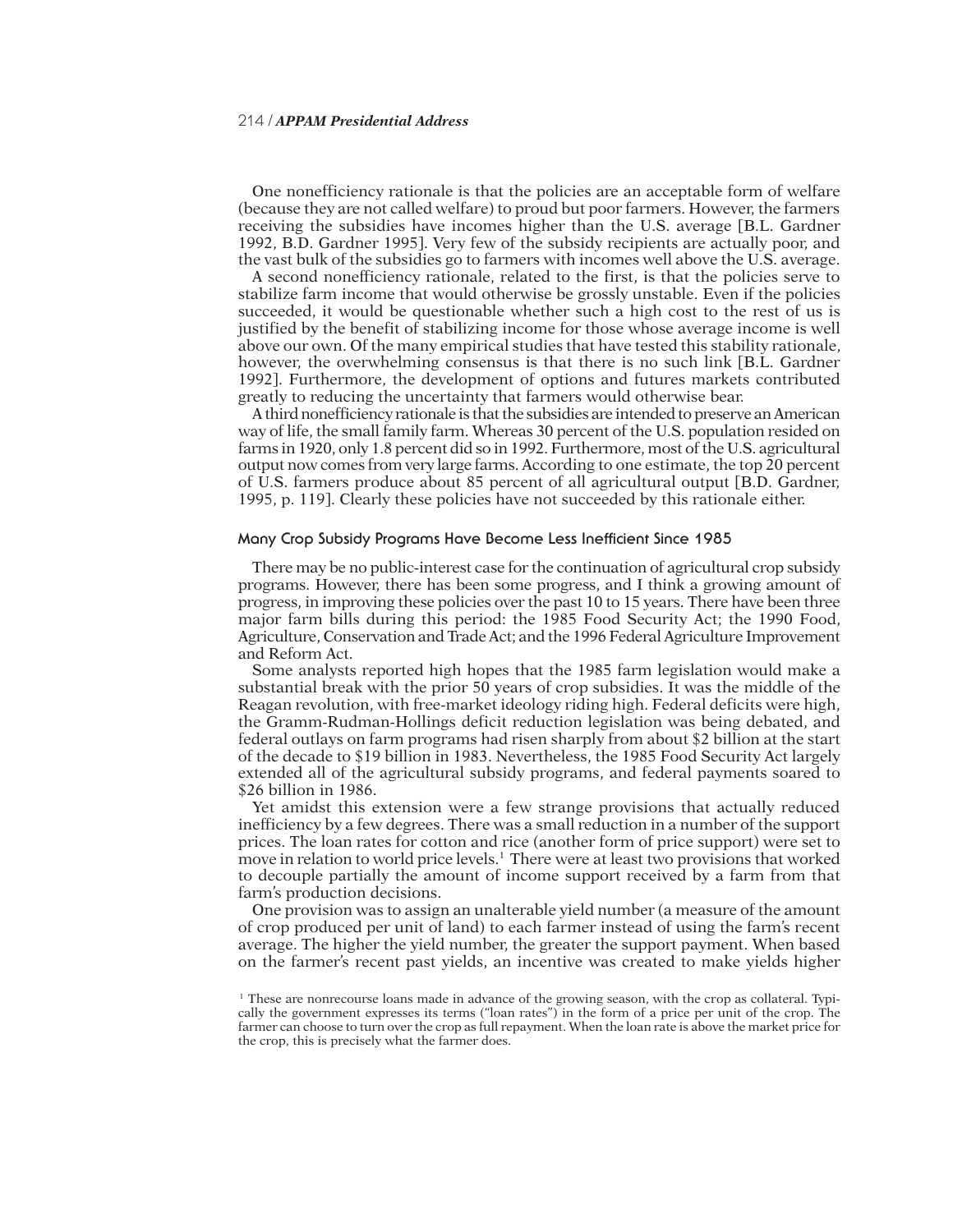than justified by market crop prices (through overfertilization that exacerbates environmental problems from agricultural runoff). The use of the fixed number removed the inappropriate incentive.

The second partial decoupling in the 1985 Act was the so-called "50-92 provision." A farmer with land eligible for support of a particular crop had only to plant that crop on 50 percent of the land to receive 92 percent of the deficiency payment. Thus there no longer any reason to use more than 50 percent of the land to grow this crop unless the market price or the loan rate for it exceeded short-run production costs. So the support price used to calculate deficiency payments no longer stimulated as much excessive production and inefficient land use.

The 1990 Act was similar in many ways to the 1985 Act. For the most part, it simply continued the historical system of subsidies. But like the 1985 Act, it also added several provisions that reduced the inefficiency of these subsidies. One was to extend the use of the "world price" benchmark for setting loan rates to a number of additional crops besides cotton and rice: soybeans, oilseed crops, wheat, and feed grains.

Another significant change was to further encourage land use in accordance with market signals. Until 1990, the amount of land used (with the fixed yield) to calculate deficiency payments was based on a five-year average of actual acreage used for the crop, and the farm was generally required to forego present and future support payments if other crops were harvested on it. The 1990 Act allowed up to 25 percent of the land base to forego support and to be used for any of a broad range of other crops (including other program crops), without affecting the size of the land base.<sup>2</sup> While the 1985 Act improved efficiency by allowing some land to be idled when it was economic, the 1990 Act improved efficiency by increasing land allocation to other more highly valued productive uses.

The most significant improvements were made in the 1996 FAIR Act. In honor of the paper's title, I begin with the mighty peanut and mention two changes. One was that the support price was lowered by 10 percent, from \$678 to \$610 per ton. While still above the world price, which is closer to \$400, it reduced the underprovision to U.S. consumers and the misallocation of edible-grade peanuts to lower valued oil and meal.3 Second, the valuable quota rights entitling the farmer to sell for domestic consumption were made transferable within a state. This increases production efficiency because it allows lower-cost farms to displace the higher-cost ones that had been locked in previously.

The most significant efficiency-enhancing economic change in the 1996 Act, however, was the virtually complete decoupling of farm support programs from the actual production decisions of cotton, rice, wheat, corn, and other feed grain farmers. Those farmers who have participated in the support programs for these crops in past years are eligible to enter into seven-year production flexibility contracts. These contracts entitle them to receive a series of predetermined and declining payments based on their acreage and their historically fixed program yield, but farmers are free to use 100 percent of this acreage to plant almost any crop. Thus, farmers are relying much more heavily on market forces to guide planting decisions.

It remains to be seen how the equity or fairness aspects of this decoupling play out. The total amount of contract payments over the seven years was set to exceed somewhat the Congressional Budget Office (CBO) estimates of total payments if the

<sup>&</sup>lt;sup>2</sup> Growing fruit or vegetables was not allowed, a provision that Gardner [1995, p. 143 n] attributes to the political influence of California fruit and vegetable growers.

 $^3$  The latter occurs when quota rights exceed domestic demand, and the excess high-grade quota peanuts are given to the government, which then has them crushed for the lower-valued uses.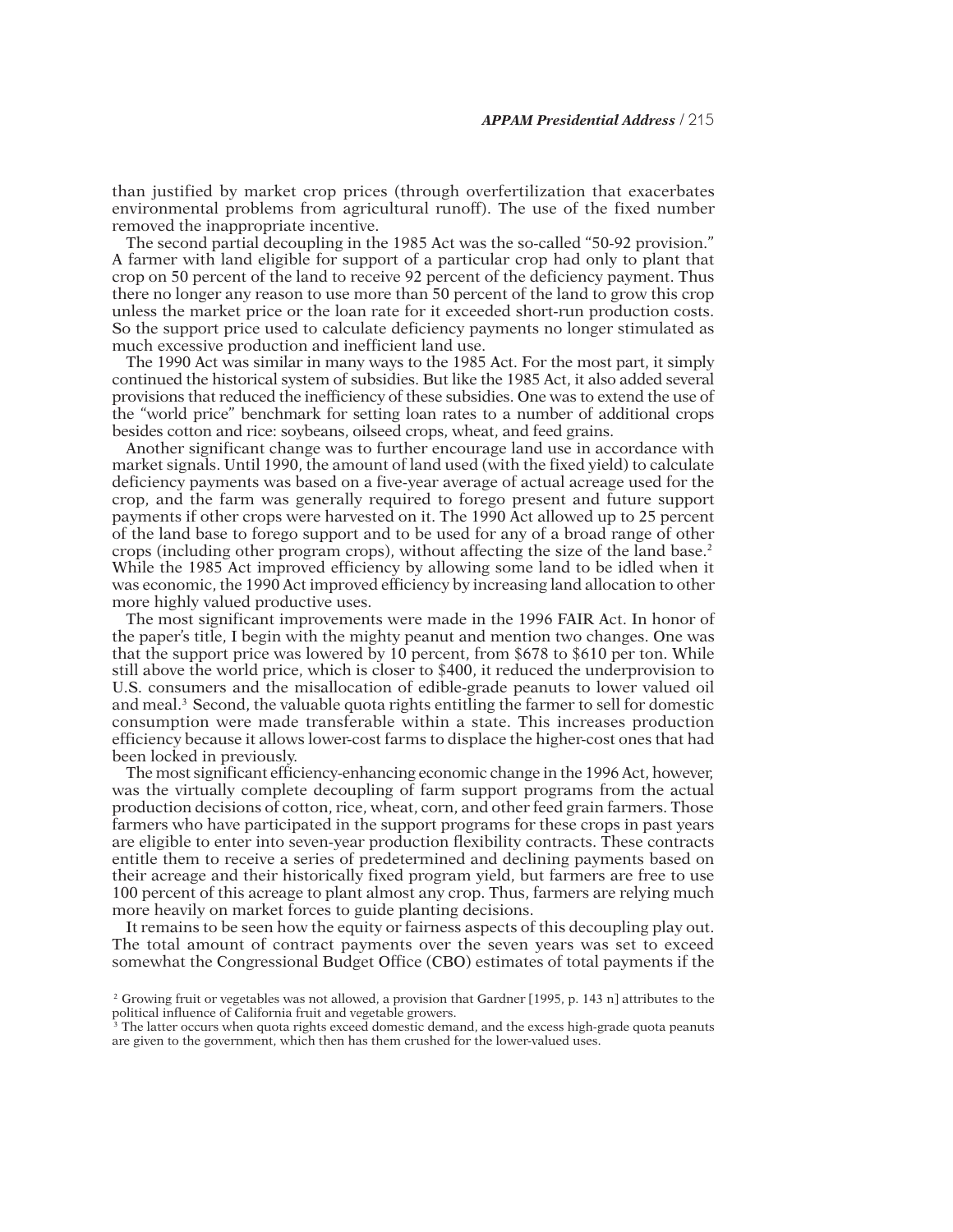1990 Act had been extended. However, the pattern of payments was set to decline over time and, according to the 1997 *Economic Report of the President*, "once the 7 year payments run out, they are not expected to be renewed" [Economic Report of the President, 1997, p. 229]. I think the jury is still out on this aspect.

In sum, I hope I have conveyed some pattern of growing progress in rooting out and reducing the inefficiencies associated with agricultural subsidy programs. I now turn to our understanding of why and how this happened.

## **WHAT MAKES PROGRESS DIFFICULT BUT, AT LEAST TO SOME EXTENT, POSSIBLE?**

To understand why and how this particular amount of progress occurred, I seek an explanation that combines three elements. The first element is a good understanding of microeconomics in order to retain clear focus on the public interest in efficiency and to evaluate how reforms affect it. The second element is a good understanding of the political and organizational forces that constrain and shape any reforms. The third element is an assessment of the influence (or lack thereof) of participating public policy professionals. I did not find any single explanation that truly combines all three elements, although I found several that consider more than one of them. I divide these explanations into two groups: those that emphasize the difficulties of making progress and those that suggest how progress was made.

## **Why Progress Is Difficult**

#### **It Is Not "Concentrated Benefits, Diffuse Costs"**

Given the size of the farm population earlier in the century, the original adoption of crop subsidy policies may well have been explained by popular sentiment. However, the persistence of these policies throughout the 20th century requires a different explanation. Easily the most plausible, given the concentration and organization of growers who stand to benefit, is the political power of their interest groups relative to that of the diffuse consumers and taxpayers who bear the policies' costs.

However, the standard concentrated benefits–diffuse cost theory just mentioned has a general and critical flaw. Ridding ourselves of the inefficiencies that make crop subsidies a serious public policy problem would have benefits that substantially outweigh the costs. Every economist and public policy professional has heard words like these: "If the benefits outweigh the costs, that means it is possible for the gainers to compensate the losers and still come out ahead." Ever since I started teaching in public policy, twenty-five years ago, I have continued with words like these to my students: "In the public policy setting, your cleverness in structuring the distribution of benefits and costs from a proposed change will determine its political feasibility." This is important advice, but it does not go far enough.

The flaw of the standard theory is that the inefficiency creates an opportunity for a change that will benefit the concentrated, special-interest group as well as the diffuse cost bearers. Since the gains from reducing the inefficiency exceed the losses, the special-interest group can formulate a proposal that more than compensates itself for making the change. That is, *it is in the self-interest of the crop growers themselves to propose changes that satisfy public-interest criteria*. 4 Not only can they benefit, but they can avoid any opposition by structuring their proposal so that the current cost

<sup>4</sup> To my knowledge, Becker [1983] was the first person to point this out in a policymaking context.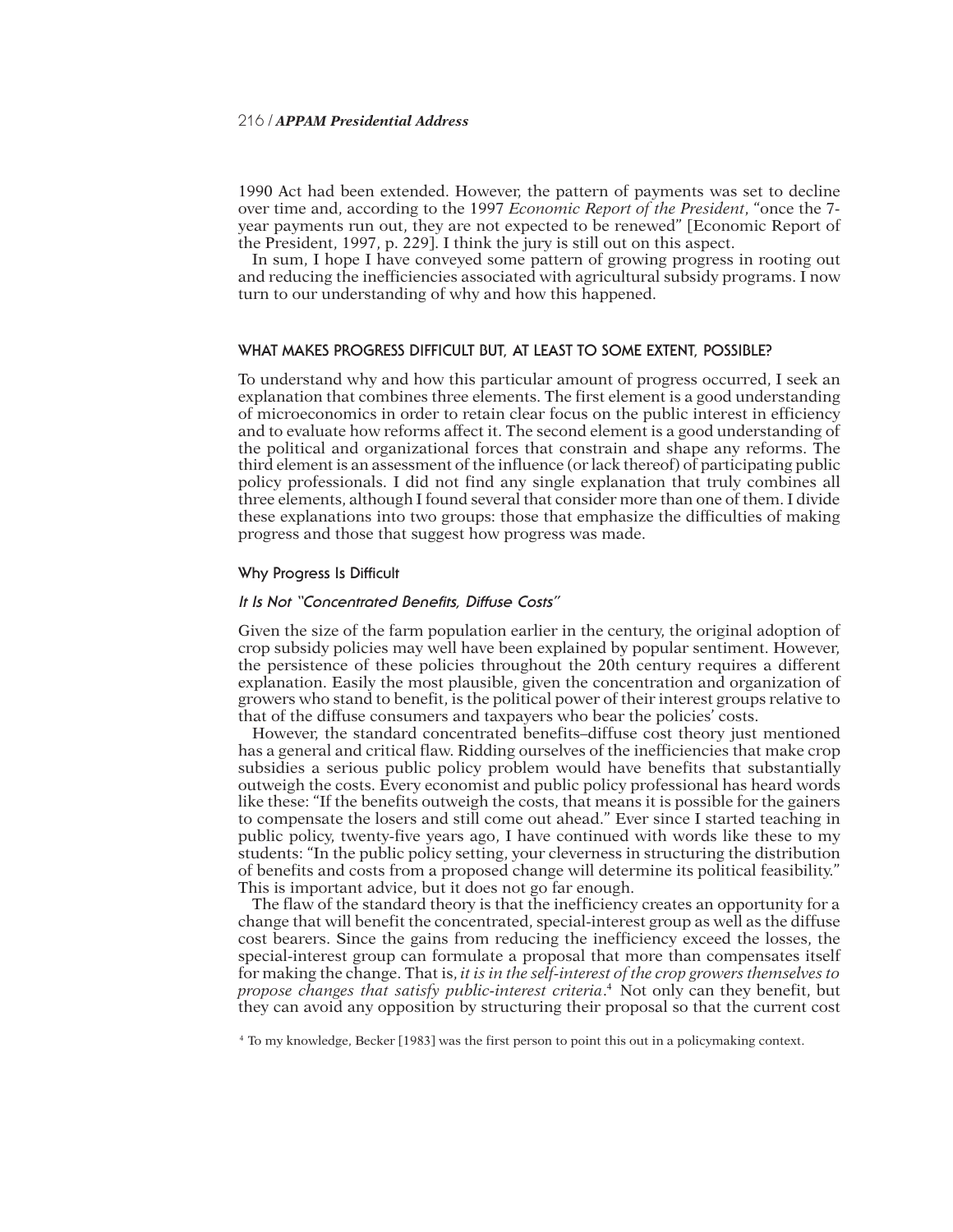bearers gain as well. Therefore, their interests do not explain continuing inefficiency. Since this is the case, we must ask again: "Why do these inefficient policies persist?"

I will mention two lines of thought that provide some insight into this question. These lines of thought do not resolve the issue, but I hope that they help to motivate us to engage ourselves and our students with it. In retrospect, I have not done this sufficiently in my own courses (and that is why I have found agricultural policy questions intruding on my thoughts over the past six months). My guess is that I am not the only one to have underallocated teaching and research time to this question.

## **The Un-Credible Commitment**

One pessimistic answer to the question why inefficiencies persist has been offered by Joseph Stiglitz [1998] with respect to artificially high milk prices, which were only modestly affected by the 1996 FAIR Act. A variety of policy provisions keep the price of milk substantially above competitive levels and inefficiently reduce the quantity of milk consumed. In principle, the provisions could be ended and dairy farmers more than compensated out of the gains to consumers.

Suppose the government proposes direct payments to the dairy producers (not linked to production) that leave them somewhat better off than under the inefficient policies. The dairy farmers object because these payments are visible, whereas those from the current policies that raise price indirectly are not. They fear that political pressure due to the visibility will lead to cuts down the road. In other words, the dairy farmers do not believe that the government's commitment to an efficient alternative is credible. The government has no way to guarantee the continuation of the new program.

Stiglitz considers a way around this objection. Suppose the government offers one lump-sum payment equal to somewhat more than the present discounted value of continuing current policies. The government does not have to make any future payments; it has solved its commitment problem. The difficulty with this, Stiglitz notes, is that the milk producers cannot credibly guarantee that they will not try to reinstitute price support policies in the future.

Stiglitz leaves the example at this point. It is not clear to me that the problem he posed was insoluble. The U.S. government makes extremely credible commitments when it issues Treasury bonds, a commitment commonly judged more credible than any similar private commitment. The legislature could renege on them, but it and the world treat the probability of this as miniscule.

I think making a credible government commitment in the agricultural policy context depends upon the cleverness, imagination, and efforts of analysts or other interested parties. A somewhat similar problem arose in the context of the 1991 Clean Air Act amendments. In order to create a new market in pollution allowances, it was critical that the government issue known and credible allowance rights that apply over a long period. The ability to sell streams of allowances over time is crucial in order to get the utilities to invest in expensive but cleaner generating plants for the future. Based on the early success of this policy, the government's commitment clearly has been taken to be credible.

Perhaps something between a bond and an allowance could be credibly offered in the dairy case: long-term "rights" to fixed annual payments per farm, unlinked to actual production levels, and described as "dairy contracts" rather then "welfare." This is of course exactly what the 1996 FAIR Act accomplished for many other agricultural products, and the Stiglitz argument did not explain why dairy was an exception in terms of government credibility.<sup>5</sup> Nevertheless, as we study the problem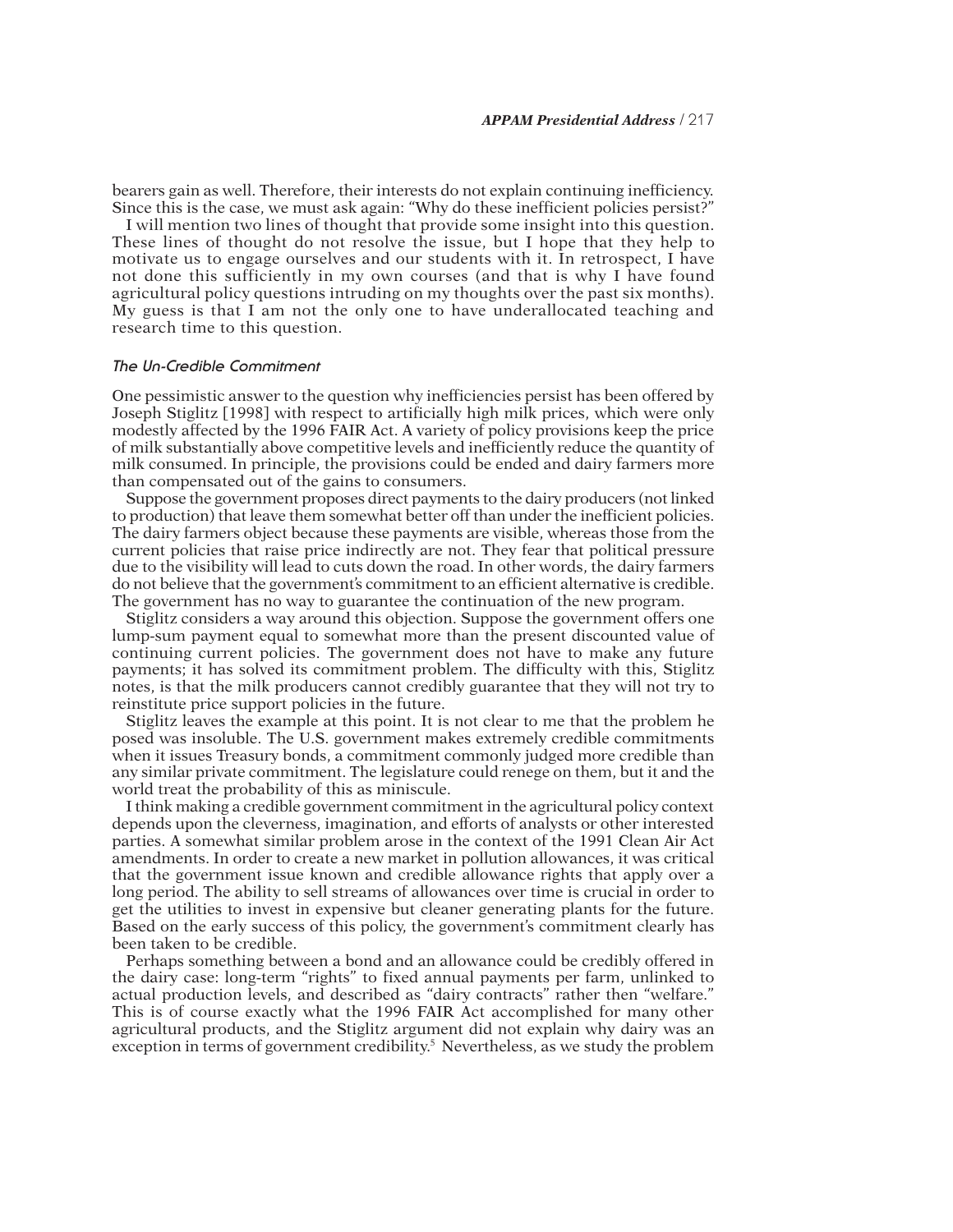of the persistence of inefficiencies, I think we would be very wise to pay attention to the problem of making credible commitments.

#### **High Political Transaction Costs**

A second way to explain the persistence of inefficiency, given the self-interest of all to eliminate it, is high political transaction costs.6 To make this point, let me contrast the consummation of an efficiency-enhancing agreement in the marketplace with a similar agreement through the political process.

In an unfettered marketplace, a landowner who believes that she can produce peanuts (or more peanuts) at a profit neither needs nor seeks the approval of any current peanut farmer. She simply starts producing peanuts. If she is correct and market demand is constant, there will be a commensurate reduction in production from the least efficient among the other peanut farmers. Under the peanut price support program, for the same efficiency-enhancing action to occur, the new or expanding farm would have to purchase quota rights from an existing farm that has them. This is in itself a significant extra transaction cost. If the quota rights are nontransferable, then legislation would first have to be passed to make them transferable.

The story does not end at this point. Suppose that, due to historical reasons, there is a concentration of quota rights in one county. Suppose further that, due to technical changes over time, the most efficient peanut acreage is no longer in this county. The county's peanut farmers may be happy to sell their valuable rights to farmers from other locales. However, there is a network of peanut distributors in the county who will lose substantial revenue if the quotas are transferred elsewhere.<sup>7</sup> The distributors lobby their elected representatives to prevent the legislation that would make the quotas transferable.

I am not predicting who will win, but we all pay for the extensive and expensive negotiation costs. In a competitive marketplace, upstream and downstream interests that may be affected by an economic trade are not consulted. But in the political process, these upstream and downstream interests all have standing. Sometimes we may be glad for the results, if workers who will suffer unemployment win job retraining or relocation benefits. But other times high transaction costs will simply frustrate the attempt to remove the inefficiency.

It is even worse if we allow for bounded rationality in this setting of high transaction costs. There may be so many interests that it is difficult for anyone to see how to formulate a proposal that reasonably shares the gains from increased efficiency. As in the Prisoner's Dilemma, no one may know how to prevent a political coalition from falling apart. During the sometimes frenzied process of political negotiation, changes may be made that inadvertently worsen rather than ameliorate existing inefficiencies.

<sup>5</sup> I believe the difference is the extent to which the support is direct or indirect. Before FAIR, the grains had been supported more by direct payments, whereas peanuts, sugar, and dairy primarily received indirect support in the form of higher consumer prices. In addition to farmers preferring to keep less visible indirect support, it is more difficult politically for the government to find revenue for compensation in return for ending indirect supports. The latter problem is just a government revenue problem, not one of making credible commitments.

<sup>6</sup> An interesting short book with this general theme is Dixit [1996]. Dixit does not offer the specific line of reasoning suggested in the text, but his attention to transaction costs is similar.

<sup>7</sup> They consider buying the county quotas themselves, but doing so would not be profitable.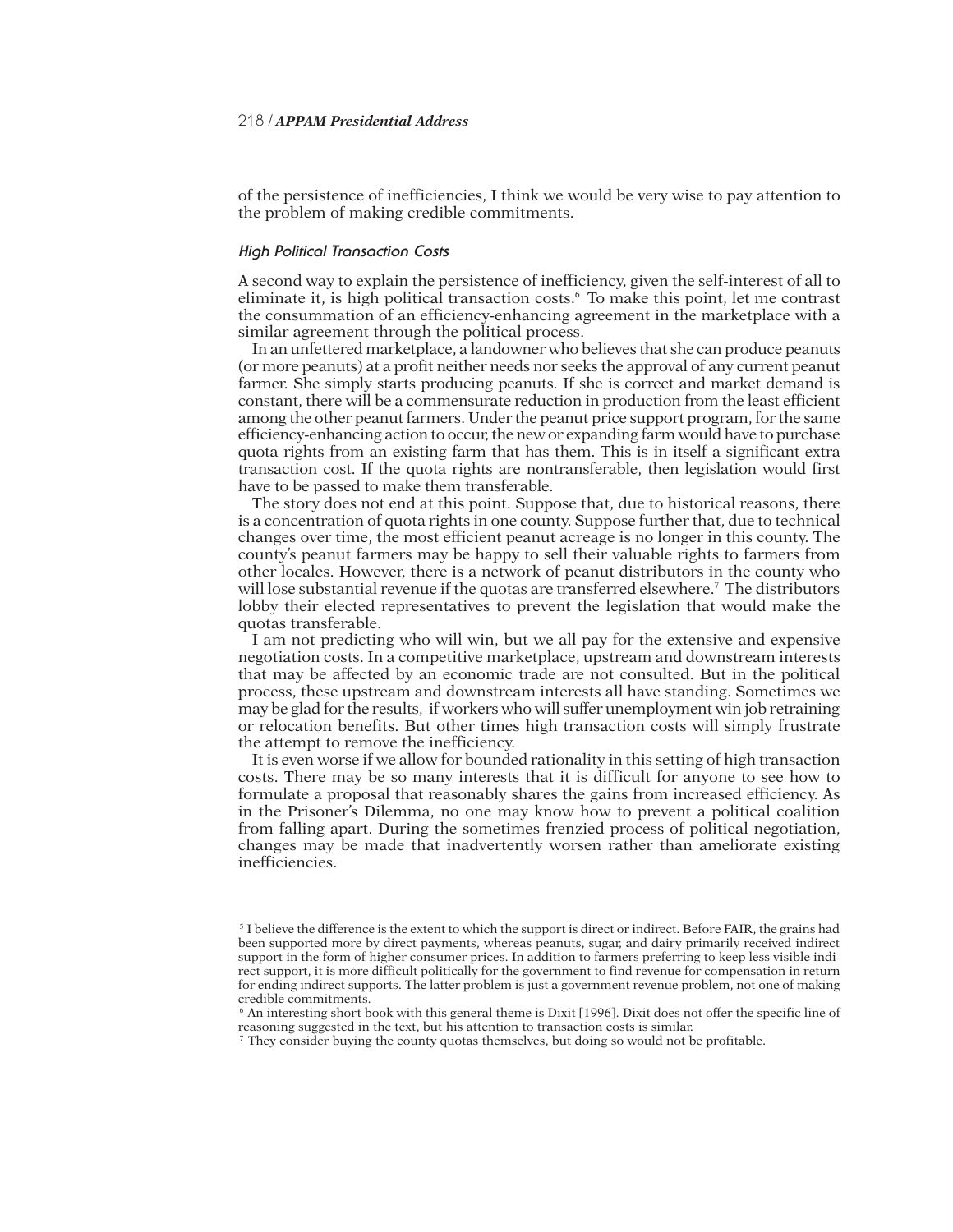### **Why Progress Is Possible**

The difficulty of making a credible commitment and the existence of high political transaction costs offer rationales for the persistence of inefficient policies. But they do not then explain the source of the limited progress that I have described. How has this been possible? I offer three explanations.

#### **Creative Packaging and Political Entrepreneurship**

Gordon Rausser emphasizes creative packaging and political entrepreneurship. He describes agricultural policies as falling into one of two categories: PESTS, which is his acronym for the crop subsidy type that are inefficient and inequitable, and PERTS, which is his acronym for the socially productive ones like agricultural research that yield public goods. He believes that some PEST policies may have been continued as a quid pro quo for the expansion of PERT policies that raise agricultural productivity but threaten a loss of income to some farmers.<sup>8</sup> This political insight influences his interpretation of some of the proefficiency changes as well as the prospect for future reforms.

Rausser believes "one of the major messages is that policies can be packaged so vested interests may acquiesce to one policy in exchange for another" He cites approvingly the political entrepreneurship that emerged in the 1985 and 1990 farm legislation that resulted in increased land-use flexibility to farmers and greater reliance upon market price signals to influence the choice of what crops to plant. The lower support prices and loan rates in these acts make farmers worse off, but the increased planting flexibility makes them better off and makes the entire package feasible. More political entrepreneurship, as well as creative packaging, may make alternative, more efficient programs of wealth transfer feasible.

# **The Power of Ideas**

Might not the progress be explained by the same "power of ideas" argument that has been offered as explanations for other policies, like the 1980 passage of trucking deregulation and the 1986 tax reform? It is true, I believe, that ideas matter. From the work in support of this theory we gain an appreciation of the incredible variety of sources of ideas, as well as how they sometimes gain popular currency independently of the political process itself [a very good early reference is Lynn, 1978]. For example, Martha Derthick and Paul Quirk [1985] convey the idea that a general disposition in favor of free market competition helped to make the legislation possible. If trucking is a textbook case of a naturally competitive market, so is agriculture. Perhaps a modest modification of the "power of ideas" theory to account for a more stubborn sort of problem might suffice to explain limited progress.

## **The Power of Hard Work by Public Policy Professionals**

The trouble is that even in the case of trucking deregulation, the power of ideas does not suffice. As Dorothy Robyn [1987] has argued, the legislation was unlikely to have been successful without the sustained effort and method of organization of the public policy professionals involved. *The quality and quantity of analytic resources matter*,

8 Farmers who are late adoptors or nonadopters of the new technology will lose, and for those farming crops with highly inelastic demand, even efficient adopters will have reduced revenue.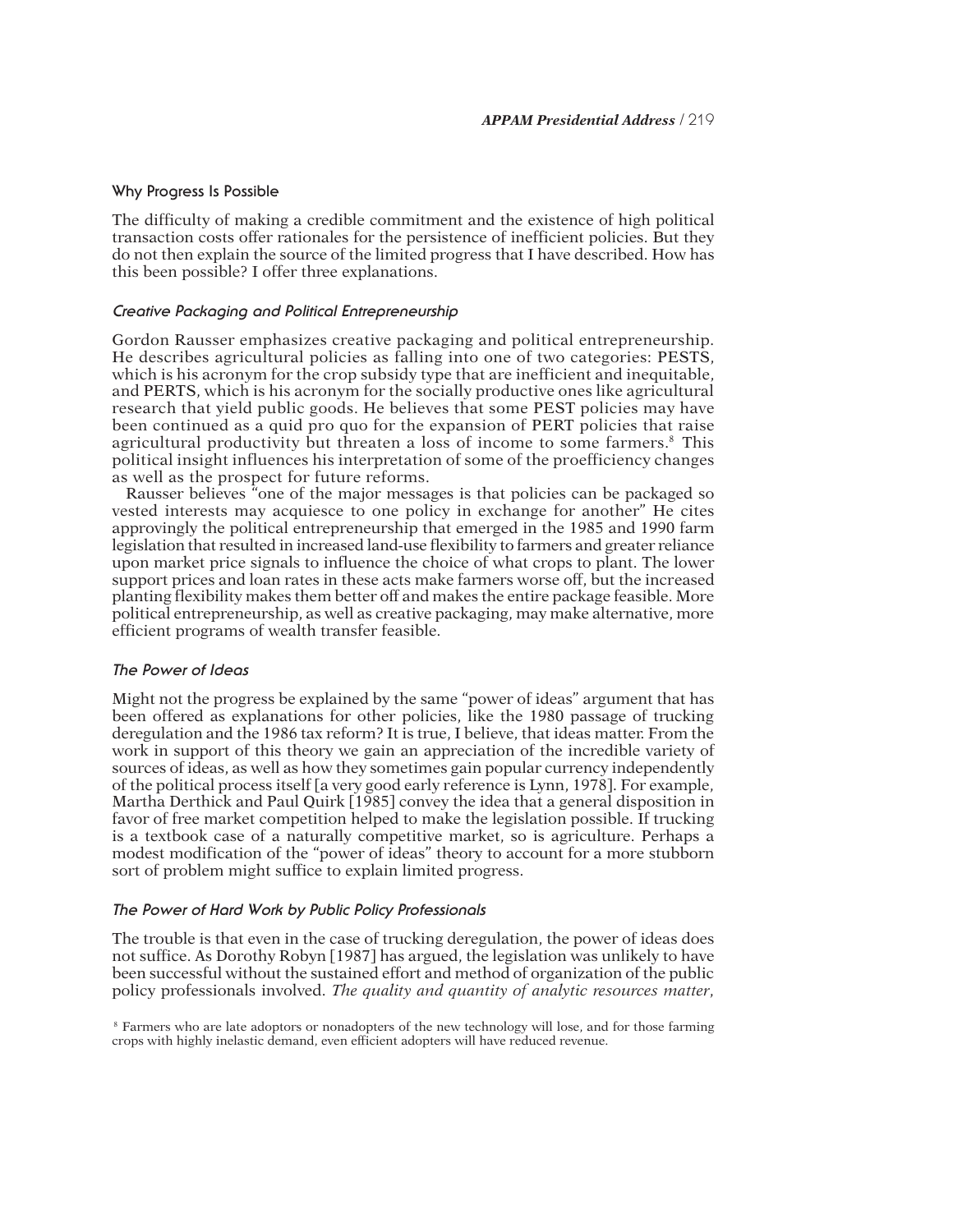and it is surprising to me that we have so few studies with evidence on this subject.<sup>9</sup> One of the more interesting aspects of the trucking deregulation effort was the formation of an ad hoc coalition by the deregulation analysts and those on the political front line. The coalition members included representatives of every administration office contributing to the analytic effort, staff representatives from congressional committees, and representatives from major proderegulation interest groups. While Congress was deliberating the reform, about 30 members of the coalition met once a week to communicate and coordinate. This ensured that collectively the analytic offices covered the range of issues that arose without unnecessary duplication and that their responses were communicated through politically effective channels. Thus we learn from Robyn something valuable about the relationship between the organization of analytic effort and its effectiveness.

# **Public Policy Professionals Respond to the Complexity of Achieving Public-Interest Reforms**

Let me try to sum up what I take away from this very quick review of both difficulties and sources of progress. Progress is retarded by the complexity and difficulty of formulating public-interest policies that have sufficient political support. But this is precisely the reason why a profession like ours exists. Yes, there are factors beyond our control that bear heavily on actual outcomes: the general political climate, the ideas that have popular currency, the constellation of particular interest groups, the occupants of key political positions. But in addition to all of these factors, the degree of progress is a function of the quality and magnitude of work of public policy professionals.

I would like to understand better how public policy professionals can and do confront the political and organizational forces that make rooting out inefficiency difficult (as in agricultural policy). It is interesting that many of the valuable contributions addressing this point in any policy area are from those with Ph.D.s in public policy.10 These studies are helpful for improving the work of an individual analyst, whereas Robyn's addresses the organization of analysts to achieve efficiency gains.

Why emphasize the point that the quality and magnitude of analytic effort matters? I believe it is too easy for us to ignore the effects of our own efforts by blaming the result on others. By blaming something that we cannot control, we avoid honest selfevaluation. In order to understand the effects of our actual efforts, we have to understand what the outcome would have been without our efforts. What do we know about our own effectiveness? This is the final question that I will comment upon in this address.

## **EVALUATING THE AMOUNT OF PROGRESS**

We have seen that over the past 10 to 15 years there have been some substantial accomplishments in reducing the amount of inefficiency associated with agricultural policy. We have also seen that the existence of strong special interest groups is not by itself a factor preventing or slowing progress. Rather it is the complexity of identifying a public-interest improvement that has sufficient political support. Wrestling with this complexity is the job of public policy professionals. How well have we done?

<sup>9</sup> Beryl Radin [1997] also called attention to this in her 1996 APPAM presidential address.

<sup>10</sup> In addition to Robyn [1987], some examples are Foster and Hahn [1995] and Hausker [1992] on the realities of achieving efficiency gains in air pollution markets, Mendeloff [1979, 1986] and Viscusi [1983] in the area of occupational safety and health, and Friedman and Weare [1993] on practical obstacles to more efficient utility rate designs.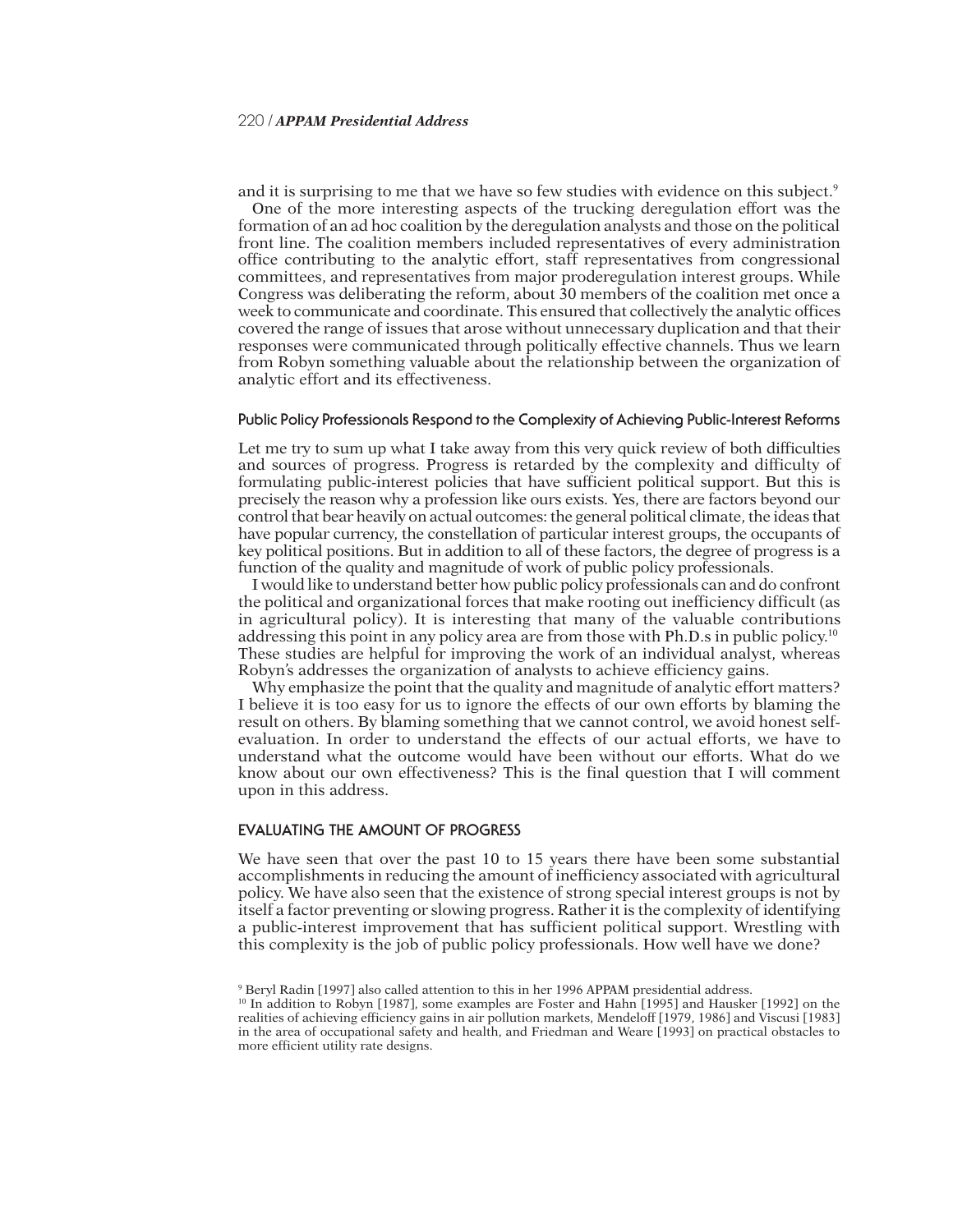I wish that I could provide a good answer. At this point the best that I can do is to offer a crude guess, and some suggestions for further research that might shed light on this as well as many other policy areas. In my crude guess I use the logic of benefitcost analysis and begin with benefits. Numerous past studies have estimated the dead weight losses associated with our agricultural subsidy programs. I believe a rough, order-of-magnitude figure before the 1996 FAIR Act would be \$10 billion per year. I have not seen any calculation for the reduction in this caused by the efficiencyenhancing provisions of FAIR. However, my educated guess is that this would be roughly  $\tilde{\$1}$  billion per year.<sup>11</sup> This reduction in inefficiency is the benefit of the legislation.

It could be that public policy professionals deserve full credit for this achievement.<sup>12</sup> It is they who have been advocating decoupling, it is Congressional Budget Office (CBO) analysts that produced the crucial estimates that were used in Congress to shape the political agreement; and it is analysts who point out the benefits of making quota rights transferable. However, suppose we only give them credit for half: \$500 million per year. The costs of all of the public policy professionals who work in this area could not possibly be as high. Even if we used the full-time equivalent of 200 professionals per year with generous support, this would only cost something like \$30 to \$40 million. That is in the range of a 15:1 benefit-cost ratio. Should we judge these public policy professionals as failures because \$9 billion of inefficiency remains?

I am of course aware that my crude calculations are no substitute for careful study. A careful study, among other things, would measure the amount of public policy professional effort on the design and effects of agricultural subsidy policies. It would account for the ebbs and flows of this effort that correspond to the legislative cycles. It would also account for the accumulation and timing of the efficiency gains achieved. But I think even my crude calculations help to make the point that we have not thought very carefully about our own effectiveness. And I think they suggest one approach to measuring our effectiveness that, at least in some cases, could be illuminating.

There are many other approaches that we can use to learn about our own effectiveness. I am urging that more attention be given to studies that focus on one policy area.13 I think that what we particularly lack are studies that try to isolate the effects in one policy area of public policy professionals as a whole, that is, more than one individual analyst, and typically more than those from one agency. I understand how difficult this can be, although I am not sure that it is more difficult than many policy-analysis tasks. I also know how creative members of this profession can be when they set their minds to it.

These studies should be both qualitative and quantitative. I have already mentioned one qualitative study, Robyn's work on trucking deregulation, as one example that

13 Radin [1997] also urges this.

<sup>11</sup> Total receipts for the grain crops are in the \$40 to \$50 billion range. One 1995 study reported that 41.9 percent of these receipts come from direct or indirect government support, implying total transfers in the \$17 to \$21 billion range [Gardner 1995, p. 231]. The deadweight losses that I have seen cited for different commodity programs have been in the range of 10 to 30 percent of transfer payments, which is \$1.7 to \$6.1 billion for the grains. I believe the FAIR Act removes the most important sources of inefficiency for these crops, so that an estimate of a \$1 billion reduction in the deadweight loss is probably conservative. 12 Many people work to produce the legislation as a whole, but I am focusing solely on the efforts to reduce inefficiency. It is like asking what the 1996 legislation would have looked like if, say, all public policy professionals packed their bags after the passage of the 1990 legislation. To give analysts full credit for the actual achievement is equivalent to assuming a simple renewal of the 1990 legislation without them (or equivalently, a modified package that has offsetting efficiency consequences).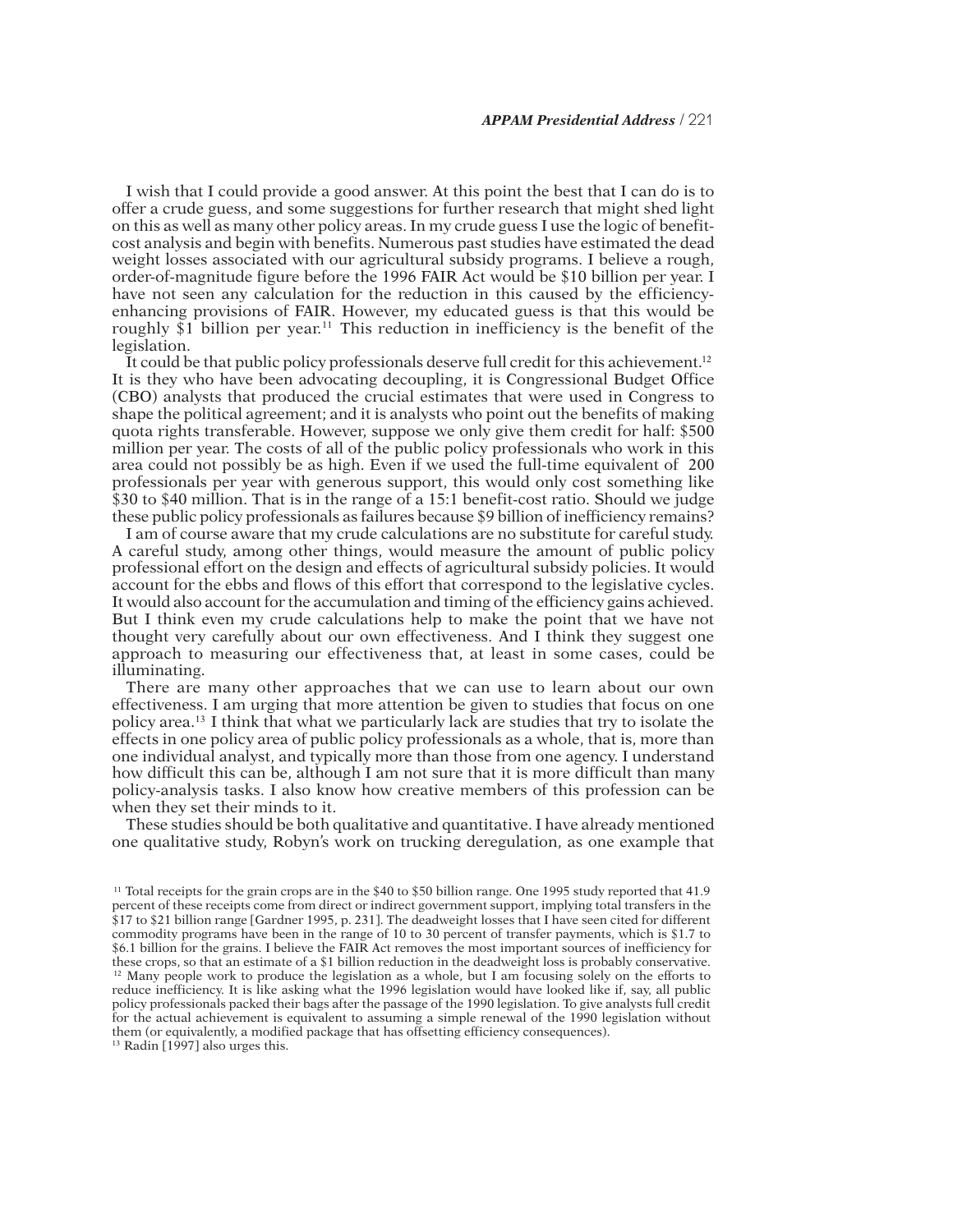illuminates the effects of public policy professionals as a group. If I think about a qualitative study that might be interesting for my agricultural policy example, I am drawn back to a point I mentioned earlier. The agricultural analysts are almost all trained in agricultural economics programs, not in APPAM schools. My hypothesis is that as a group they are strong on economics but weak on politics. It would not surprise me to learn that the progress from 1985 to the present might have been greater and occurred sooner if the group had an APPAM-level of political skill with which to start. Experts on the politics of using analysis could certainly examine this issue through interview studies of the agricultural analysts involved.

There are other quantitative types of studies that would be very useful to have. In particular, I think there are policy areas where there are multiple outcome observations each associated with a particular analytic or managerial effort. I am suggesting that there may be cases where we can estimate a production function in which the number, organization, and perhaps strategies of public policy professionals are included among the dependent variables.

In the agricultural policy area, there have been some important quantitative studies that explain the variation in subsidy per crop as a function of economic conditions and interest-group political strengths. With some modification and additional data gathering, it might be possible to build on these to address the effectiveness question I have raised. The dependent variable would be a continuous efficiency measure, like the change in deadweight loss per crop caused by new legislation.

In other policy areas, the existence of variation across cities or states may make this approach easier. For example, state public utility commissions (PUCs) vary in the efficiency of the electricity prices they set. There are quite a number of different ways that this can be measured, from yes-no availability of certain efficiency-enhancing options like time-of-day pricing and interruptible rates, to broader measures like actual marginal costs of service. My hypothesis is that the number and organization of public policy professionals on the PUC staffs, relative to the size and number of utilities that they are responsible for regulating, affect the degree of efficiency in electricity service.

I know many of you are interested primarily in issues of public management. The "new public management" includes an emphasis on identifying the customers of the agency and striving to create better value for those customers. Economists call that efficiency, and my general question applies here as well: How much do we know about the effectiveness of new public managers? There might be a number of opportunities, by using the variation in a manager's training across comparable positions in different cities or states, to see if new public managers create more value than other public managers.

Finally, I know that my examples have focused upon efficiency enhancements as a public-interest objective. I was, of course, deliberately picking examples in which the objective is relatively clear in order to concentrate on the determinants of effectiveness. I believe that we can study our effectiveness with respect to other public-interest objectives as well. One that comes to my mind is the equity of educational spending across states, where again I believe that the degree of equity is likely to be a function in part of the public policy professionals who have worked to influence it.<sup>14</sup> A similar hypothesis could be studied with respect to the equity as well as efficiency of jury service.

<sup>&</sup>lt;sup>14</sup> A recent study that explains differences in the degree of educational spending equality across states as a function of court-ordered reforms is Murray, Evans and Schwab [1998].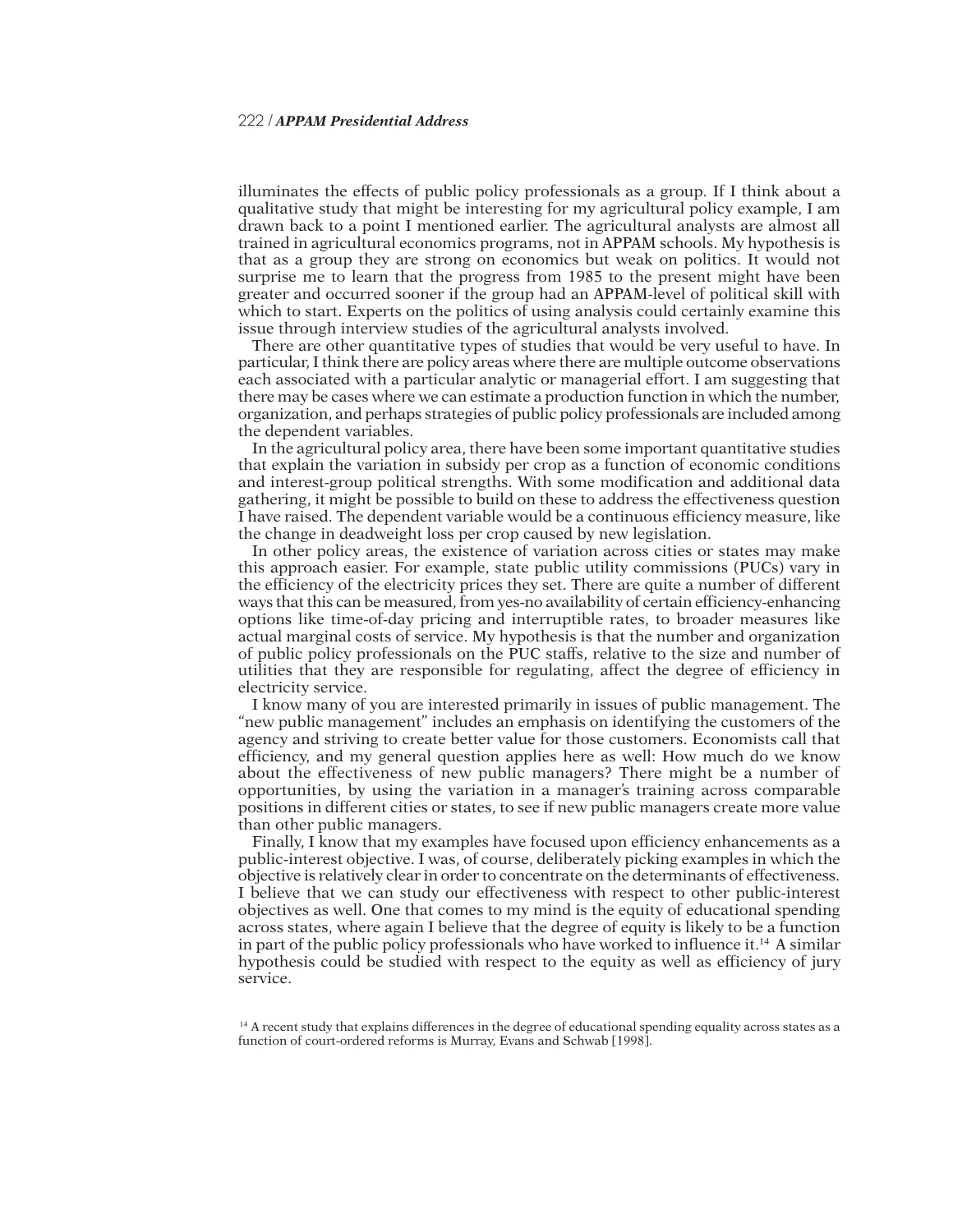# **CONCLUSIONS**

I will conclude this address by summing up briefly what I see as the three broad general issues that I have raised for your consideration.

First, let us acknowledge and even take pride in the public-interest objective that is such an important part of the bond that holds us together. Of course it is a subtle and rich concept, and not one that readily identifies the appropriate public policy action. Perhaps that is why some textbooks and, I fear, our curricula may have shied away from its use. But there is no other explanation for why we use the evaluative criteria that we do. We do more than offer advice to anyone who wishes to influence public policy for any purpose. To be clear about this, you have only to contrast the objectives of special interests like the peanut lobbyists with those of our profession. No matter what else we may consider, we strive to contribute to the public interest. It is, I believe, critical to make sure that recognition of this continues to be a central part of the professional training we offer, and a responsibility that we gladly accept.

Second, I have contrasted two different ways of reacting to public policies that seem both persistent and not in the public interest. One way I have referred to as peanuts envy, in which we lament the power and success of interests that appear to impede wiser and fairer policies. I have urged, and tried to identify a basis for, a more constructive reaction. Recognizing that gross inefficiency is often a major part of the situation that we wish was different, I have pointed out that there is no inherent reason why the powerful special interests should necessarily oppose such a change. Indeed, it is in their interests to seek it as well. Policy improvements are possible, and in the area of agricultural policy that I have identified, we have begun to make them. There is no profession better qualified than this one to identify, design, and create feasible improvements in these situations. Therefore let us take the presence of such situations as a spur and challenge to use and heighten our professional skills in order to effect improvements. Let others waste their time on peanuts envy.

Third, let us recognize that we have a lot yet to learn about the effectiveness of our profession and how to improve it. Most of our efforts along these lines have been directed at the level of individual analyst or manager. Some very good efforts have been made to understand the influence of social scientists more broadly. However, there is a level in between these two that has been relatively unstudied. This level is about the collective influence of public policy professionals within one policy area. In the case of agricultural policy, I have considered both the timing and the amount of constructive reform. I have speculated that the special strengths in economics of agricultural analysts may have come at a cost of too little attention to political and organizational skills, so that only in recent years has the group begun to acquire the well-roundedness necessary for effectiveness. The economist within me is also insistent that the sheer number of public policy professionals working in this complex area ought to help explain the timing and degrees of progress. Thus I think both qualitative and quantitative studies can instruct us on how to improve our collective effectiveness within areas.

I am glad that the problem of seeking the public interest in agricultural policy kept intruding itself in my thoughts, for that intrusion enabled me to speak to you today. It caused me to review, rethink, and try to present in a provocative and interesting way, who we are, what we do, how we do it, and how we might do it better. I know that we have a long way to go in overcoming the problems with which we are confronted. I suggest that we conclude in the usual APPAM way: by going out and about our business of getting these jobs done. Thank you for the honor of allowing me to serve as president of this great organization during the past year.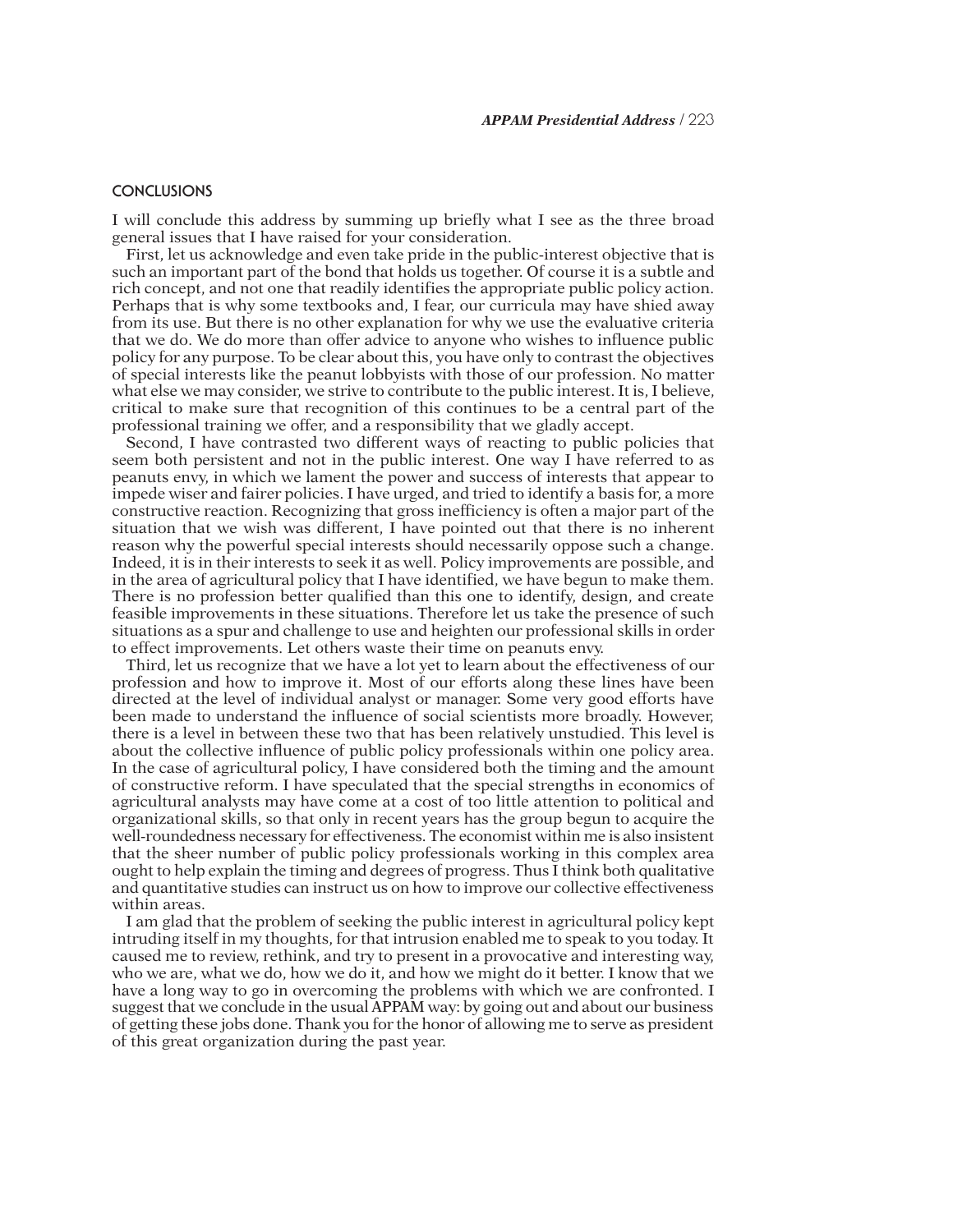I am grateful to Eugene Bardach, Michael Barzelay, John Ellwood, Janet Flammang, David Hull, Janet Rothenburg Pack, and Eugene Smolensky for a number of useful comments and conversations on this subject. I bear full responsibility for any errors that may be contained herein.

*LEE S. FRIEDMAN is Professor of Public Policy at the Richard and Rhoda Goldman School of Public Policy at the University of California, Berkeley. He served as President of APPAM from 1997 to 1998.*

#### **REFERENCES**

- Beam, D.R. (1996). If public ideas are so important now, why are policy analysts so depressed? Journal of Policy Analysis and Management, 15, 430–437.
- Becker, G.S. (1983). A theory of competition among pressure groups for political influence. Quarterly Journal of Economics, 98(3), 371– 401.
- Derthick, M., & Quirk, P.J. (1985). The politics of deregulation, Washington, DC: Brookings Institution.
- Dixit, A.K. (1996). The making of economic policy: A transaction-cost politics perspective, Cambridge, MA: MIT Press.
- Economic report of the President, 1997 (1997). Washington, DC: U.S. Government Printing Office.
- Foster, V., & Hahn, R. (1995). Designing more efficient markets: Lessons from Los Angeles smog control. Journal of Law and Economics, 38(1), 19–48.
- Friedman, L.S., and Weare, C. (1993). The two-part tariff, practically speaking. Utilities Policy, 3(1), 62–80.
- Gardner, B.L. (1992). Changing economic perspectives on the farm problem. Journal of Economic Literature, 30(1), 62–101.
- Gardner, B.D. (1995). Plowing ground in Washington, San Francisco: Pacific Research Institute for Public Policy.
- Hausker, K. (1992). The politics and economics of auction design in the market for sulfur dioxide pollution. Journal of Policy Analysis and Management, 11, 553–572.
- Joskow, P., Schmalensee, R., & Bailey, E. (1998). The market for sulfur dioxide emissions. The American Economic Review, 88(4), 669–685.
- Lindblom, C.E. (1990). Inquiry and change, New Haven, CT: Yale University Press.
- Lynn Jr., L.E. (ed.) (1978). Knowledge and policy: The uncertain connection, Washington, DC: National Academy of Sciences.
- Mendeloff, J.M. (1979). Regulating safety: An economic and political analysis of occupational safety and health policy, Cambridge, MA: MIT Press.
- Mendeloff, J.M. (1986). Regulatory reform and OSHA policy. Journal of Policy Analysis and Management, 5, 440–468.
- Meyers, R.T. (1996). If policy analysts are depressed, what should they do about it? Journal of Policy Analysis and Management, 15, 438–443.
- Murray, S., Evans, W., & Schwab, R. (1998). Education-finance reform and the distribution of education resources. The American Economic Review, 88(4), 789–812.
- Radin, B.A. (1997). The evolution of the policy analysis field: From conversation to conversations. Journal of Policy Analysis and Management, 16, 204–218.
- Rausser, G.C. (1992). Predatory versus productive government: The case of U.S. agricultural